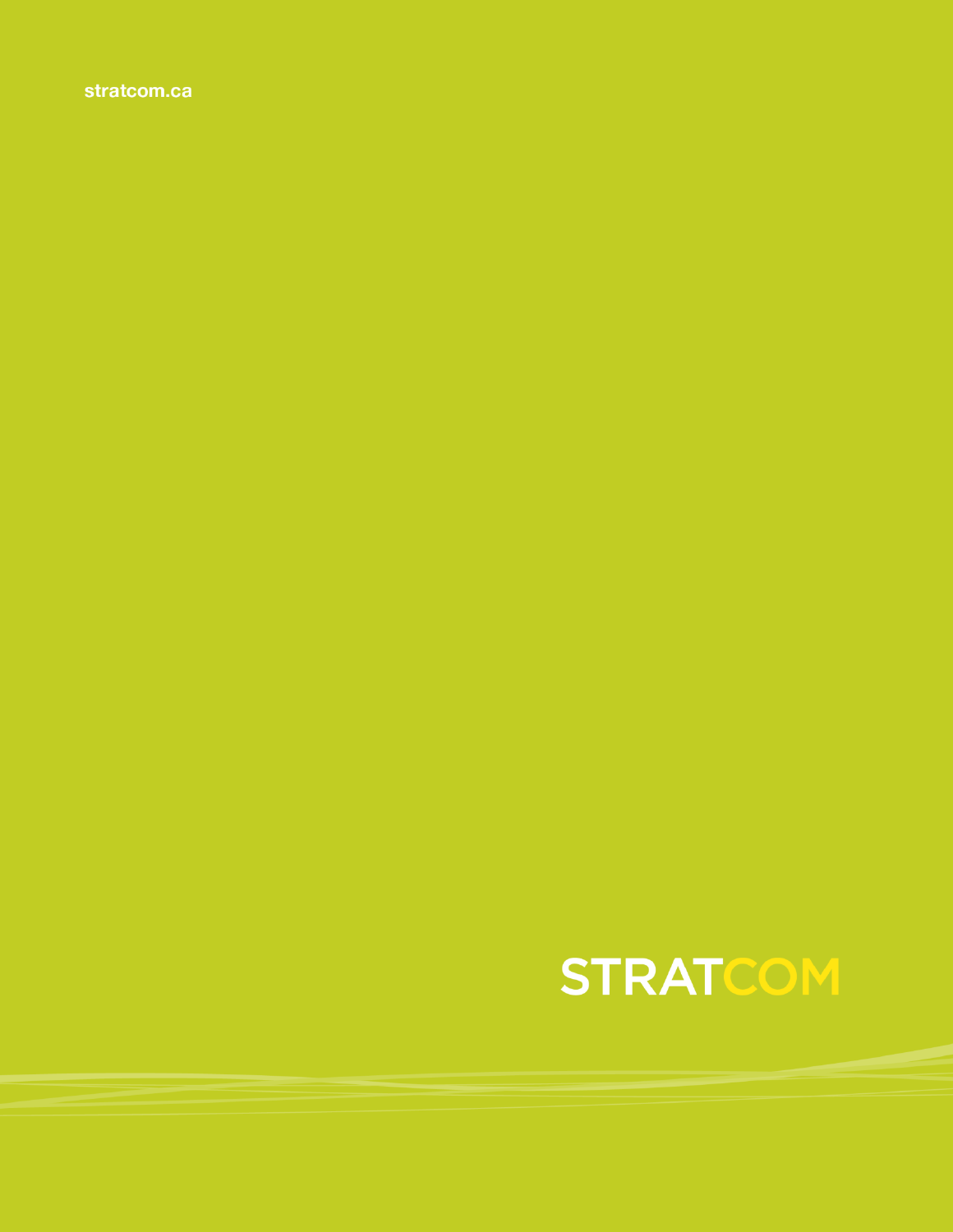

## **Topline Report: Corrections 2021 Final Bargaining Priorities**

## For **Ontario Public Services Employees' Union**

**Specifications** Fielded March 28 - May 7, 2021 **Sample of 47 OPSEU Corrections Locals** 

**Date** May 12, 2021

www.stratcom.ca

Toronto | Vancouver | Ottawa | Edmonton | London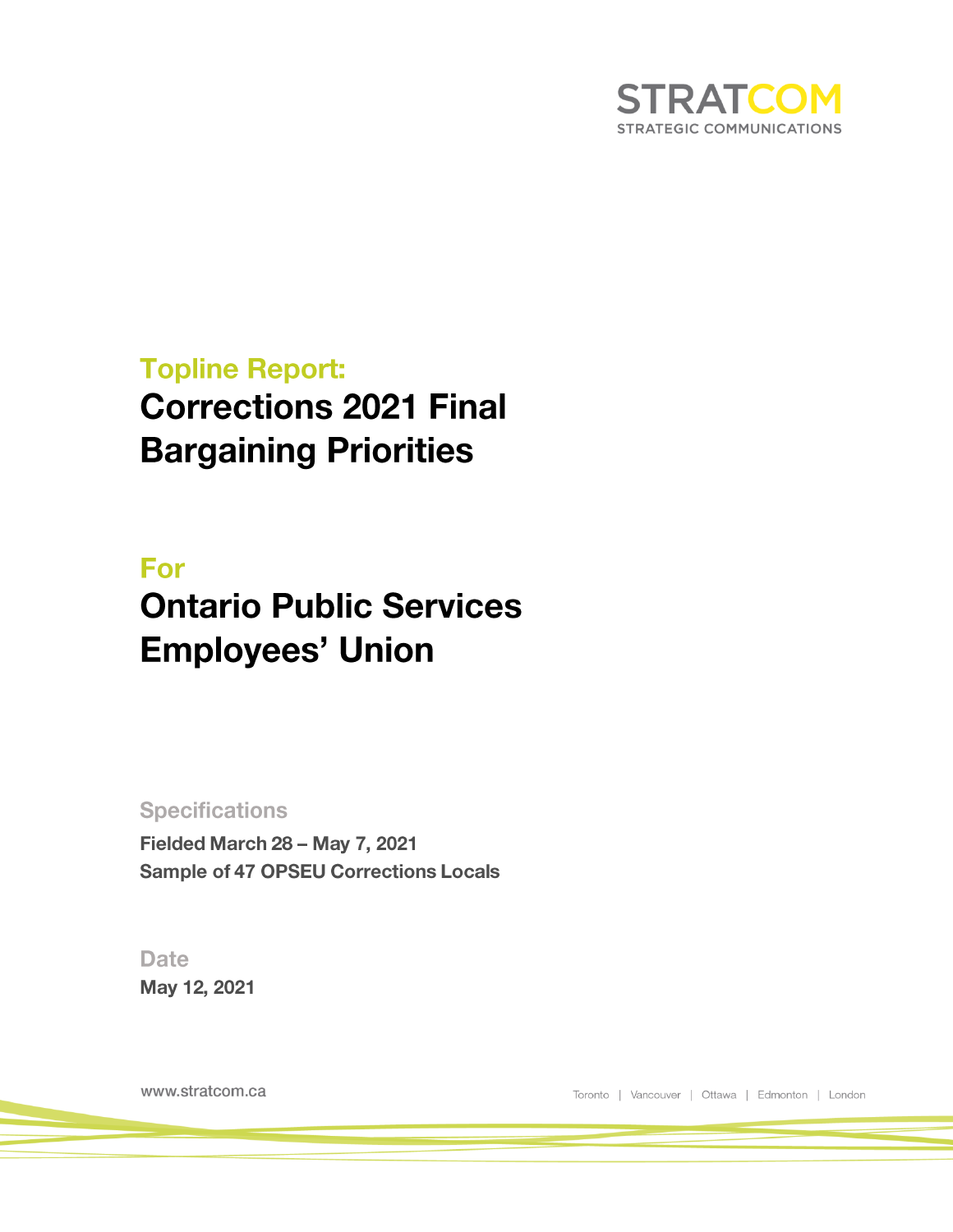

|                           |                                                                                                                                                                                                             | Counts         | Col % |
|---------------------------|-------------------------------------------------------------------------------------------------------------------------------------------------------------------------------------------------------------|----------------|-------|
| <b>Corrections issues</b> | <b>Benefits</b>                                                                                                                                                                                             | 48             | 10.4% |
|                           | Pension (including a reduced factor, post-retirement benefits)                                                                                                                                              | 48             | 10.4% |
|                           | Wages/Overtime/POA Probation Officer Allowance /Salary Note/Shift Premiums                                                                                                                                  | 45             | 9.7%  |
|                           | Approved LOA's/CTO/Vacation                                                                                                                                                                                 | 42             | 9.1%  |
|                           | COR special and compassionate leave to incorporate Unified reference with respect to unforeseen<br>dependent and elder care (3 of the days are no questions asked)                                          | 40             | 8.7%  |
|                           | Workload/Staffing Levels                                                                                                                                                                                    | 40             | 8.7%  |
|                           | Retiree benefits MOS added into the CA                                                                                                                                                                      | 35             | 7.6%  |
|                           | COR rollovers at 12 months for entire bargaining unit                                                                                                                                                       | 32             | 6.9%  |
|                           | Bargaining Unit Integrity (use of consultants, agency staff) and Classification Creep                                                                                                                       | 27             | 5.8%  |
|                           | Incorporation of Pandemic Language as applies to payment for FXT's and Pandemic Pay to be<br>implemented at a certain level of outbreak                                                                     | 26             | 5.6%  |
|                           | Special Cases Non-CO/YSO's                                                                                                                                                                                  | 17             | 3.7%  |
|                           | Article 20 Improvements                                                                                                                                                                                     | 9              | 1.9%  |
|                           | Salary Note Grid that can be applied when the parties jointly agree attraction and<br>retention/classification issues problematic                                                                           | 6              | 1.3%  |
|                           | A.16 Enhanced Union Leave                                                                                                                                                                                   | 5              | 1.1%  |
|                           | <b>End Classification Moratorium</b>                                                                                                                                                                        | 5              | 1.1%  |
|                           | OTHER: Health and Safety Improvements (incl. more education and Article 9 of the CA)                                                                                                                        | 5              | 1.1%  |
|                           | Appendix 13 /A.6.5 Relocation to be paid for moves greater than 40 km                                                                                                                                       | $\overline{4}$ | 0.9%  |
|                           | FXT Language Improvements                                                                                                                                                                                   | $\overline{4}$ | 0.9%  |
|                           | Appendix 14 - Successor Rights: Confirmation of termination pay to current employees whose work is<br>outsourced                                                                                            | $\overline{2}$ | 0.4%  |
|                           | Appendix 34 - Classification System revise timelines/expectations                                                                                                                                           | $\mathbf{1}$   | 0.2%  |
|                           | Clarification with respect to meals and mileage within CA                                                                                                                                                   | $\mathbf{1}$   | 0.2%  |
|                           | Corrections CO/YSO New Recruits protocol and payment                                                                                                                                                        | 1              | 0.2%  |
|                           | Reskilling document to remain as standalone agreement                                                                                                                                                       | 1              | 0.2%  |
|                           | OTHER: APP COR10 Language Improvements                                                                                                                                                                      | 1              | 0.2%  |
|                           | OTHER: Cor Special and Compassionate leave to 5 days and no questions asked                                                                                                                                 | 1              | 0.2%  |
|                           | OTHER: Flexible Work Arrangements Improve Article 30                                                                                                                                                        | $\mathbf{1}$   | 0.2%  |
|                           | OTHER: FXT Language improvements including Rollover at 12 months to full time position                                                                                                                      | 1              | 0.2%  |
|                           | OTHER: Improved language on COR 10 - use of video surveillance in the workplace. Improved<br>language prohibiting the use of this equipment in staff work areas or requiring agreement by local<br>parties. | $\mathbf{1}$   | 0.2%  |
|                           | OTHER: Language improvements re : any discipline                                                                                                                                                            | 1              | 0.2%  |
|                           | OTHER: P&P Special Case - related to wage adjustment and classification adjustment submitted by<br><b>Ontario Probation &amp; Parole Officers</b>                                                           | 1              | 0.2%  |
|                           | OTHER: Po Comp days                                                                                                                                                                                         | 1              | 0.2%  |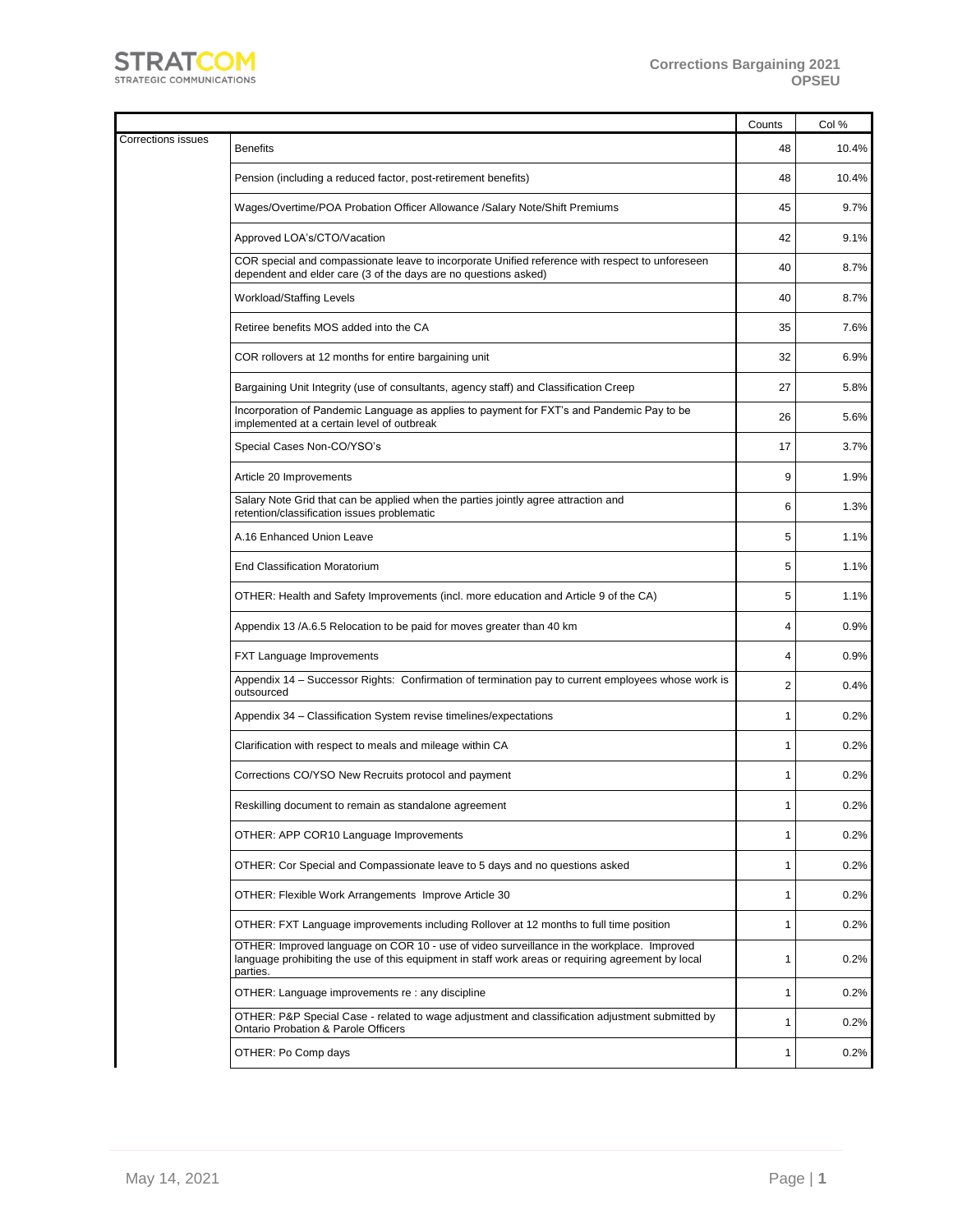

|           |                                                                                                                                         | Counts | Col % |
|-----------|-----------------------------------------------------------------------------------------------------------------------------------------|--------|-------|
| Continued | OTHER: Post-Retirement Benefits- Split reduced Factor and Retirement Benefits                                                           |        | 0.2%  |
|           | OTHER: Renegotiate Provincial Escort Protocol to allow local protocols to be negotiated/developed.                                      |        | 0.2%  |
|           | OTHER: Review of Isolation Pay                                                                                                          |        | 0.2%  |
|           | OTHER: Section 22 Investigation language improvements.                                                                                  |        | 0.2%  |
|           | OTHER: Sick Day Improvements TeleWork Work at Home language Improvement                                                                 |        | 0.2%  |
|           | OTHER: Special Case - Correctional Officer Wage Adjustment - Local 5112                                                                 |        | 0.2%  |
|           | OTHER: Special Case - Psychologist Wage Adjustment - Local 5112                                                                         |        | 0.2%  |
|           | OTHER: Stop Privatization Improve Work/Life Balance                                                                                     |        | 0.2%  |
|           | <b>OTHER: Telework</b>                                                                                                                  |        | 0.2%  |
|           | OTHER: Wages/Overtime/POA Probation Officer Allowance /Salary Note/Shift Premiums/Correctional<br>Officer 3 rank after 10 years service |        | 0.2%  |
| Total     |                                                                                                                                         | 462    | 100%  |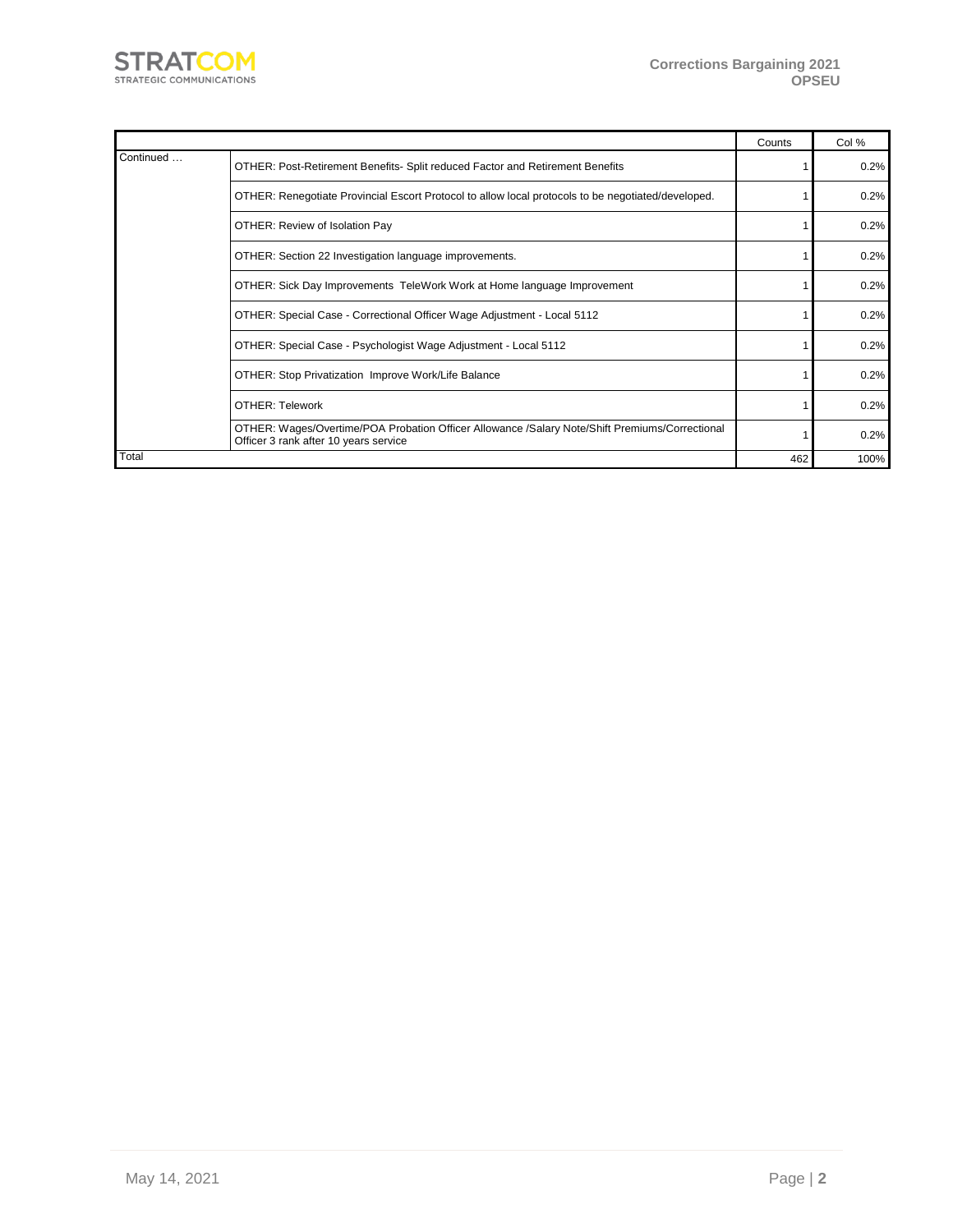

| <b>Priority</b>                                                                                                                                                       |                | #2             | #3             | #4       | #5             | #6             | #7             | #8             | #9             | #10            | <b>Total</b><br>count |
|-----------------------------------------------------------------------------------------------------------------------------------------------------------------------|----------------|----------------|----------------|----------|----------------|----------------|----------------|----------------|----------------|----------------|-----------------------|
| <b>Benefits</b>                                                                                                                                                       | 21             | 11             | 12             |          | 3              |                |                |                |                |                | 48                    |
| Pension (including a reduced factor, post-retirement benefits)                                                                                                        | 12             | 21             | $\overline{7}$ | 5        | $\overline{1}$ | 2              |                |                |                |                | 48                    |
| Wages/Overtime/POA Probation Officer Allowance /Salary Note/Shift<br>Premiums                                                                                         | 11             | 9              | 23             |          |                | $\overline{1}$ |                |                |                |                | 45                    |
| Approved LOA's/CTO/Vacation                                                                                                                                           |                |                | $\mathbf{1}$   | $\Delta$ | 16             | 15             | $\overline{2}$ | $\overline{2}$ | $\mathbf{1}$   | 1              | 42                    |
| COR special and compassionate leave to incorporate Unified reference with<br>respect to unforeseen dependent and elder care (3 of the days are no<br>questions asked) |                |                |                |          | $\mathbf{1}$   | 5              | 25             | 6              | 3              |                | 40                    |
| Workload/Staffing Levels                                                                                                                                              | $\overline{2}$ | $\overline{4}$ | 1              | 27       | $\overline{2}$ |                | $\overline{2}$ | $\overline{1}$ | $\mathbf{1}$   |                | 40                    |
| Retiree benefits MOS added into the CA                                                                                                                                |                |                |                | 3        | 13             | 16             | $\overline{2}$ |                | $\mathbf{1}$   |                | 35                    |
| COR rollovers at 12 months for entire bargaining unit                                                                                                                 |                |                |                |          | 3              | $\overline{1}$ | 3              | 10             | 13             | $\overline{1}$ | 32                    |
| Bargaining Unit Integrity (use of consultants, agency staff) and Classification<br>Creep                                                                              |                |                |                |          | $\overline{1}$ | 2              | 2              | $\overline{2}$ | $\overline{4}$ | 16             | 27                    |
| Incorporation of Pandemic Language as applies to payment for FXT's and<br>Pandemic Pay to be implemented at a certain level of outbreak                               |                |                |                |          |                |                | 1              | 10             | 11             | 3              | 26                    |
| Special Cases Non-CO/YSO's                                                                                                                                            |                |                |                | 1        | $\overline{2}$ |                | 2              | $\overline{2}$ |                | 10             | 17                    |
| Other #2                                                                                                                                                              |                | $\overline{1}$ |                |          | $\mathbf{1}$   |                | 3              | $\overline{4}$ | 2              | 3              | 15                    |
| Article 20 Improvements                                                                                                                                               |                |                |                |          |                | $\overline{1}$ | -1             | 6              |                | -1             | 9                     |
| Other #1                                                                                                                                                              |                | $\mathbf{1}$   | 3              |          | $\overline{2}$ |                |                |                |                |                | 9                     |
| Other #3                                                                                                                                                              |                |                |                |          |                |                |                | $\overline{1}$ | 3              | 3              | $\overline{7}$        |
| Salary Note Grid that can be applied when the parties jointly agree attraction<br>and retention/classification issues problematic                                     |                |                |                |          |                |                |                |                | 3              | $\overline{2}$ | 6                     |
| A.16 Enhanced Union Leave                                                                                                                                             |                |                |                |          |                | $\overline{2}$ |                |                | $\overline{1}$ | $\overline{2}$ | 5                     |
| <b>End Classification Moratorium</b>                                                                                                                                  |                |                |                |          | $\overline{2}$ |                |                | $\overline{1}$ | 2              |                | 5                     |
| Appendix 13 /A.6.5 Relocation to be paid for moves greater than 40 km                                                                                                 |                |                |                |          |                |                | $\overline{2}$ |                |                | -1             |                       |
| FXT Language Improvements                                                                                                                                             |                |                |                |          |                | $\mathbf{1}$   | -1             |                |                | $\overline{2}$ |                       |
| Appendix 14 - Successor Rights: Confirmation of termination pay to current<br>employees whose work is outsourced                                                      |                |                |                |          |                | $\mathbf{1}$   |                |                | -1             |                |                       |
| Appendix 34 - Classification System revise timelines/expectations                                                                                                     |                |                |                |          |                |                |                |                |                | 1              |                       |
| Clarification with respect to meals and mileage within CA                                                                                                             |                |                |                |          |                |                |                | $\mathbf{1}$   |                |                |                       |
| Corrections CO/YSO New Recruits protocol and payment                                                                                                                  |                |                |                |          |                |                |                |                |                |                |                       |
| Reskilling document to remain as standalone agreement                                                                                                                 |                |                |                |          |                |                |                |                | $\mathbf{1}$   |                |                       |
| A.33 Student Employees incorporate dues into pay rate                                                                                                                 |                |                |                |          |                |                |                |                |                |                | 0                     |